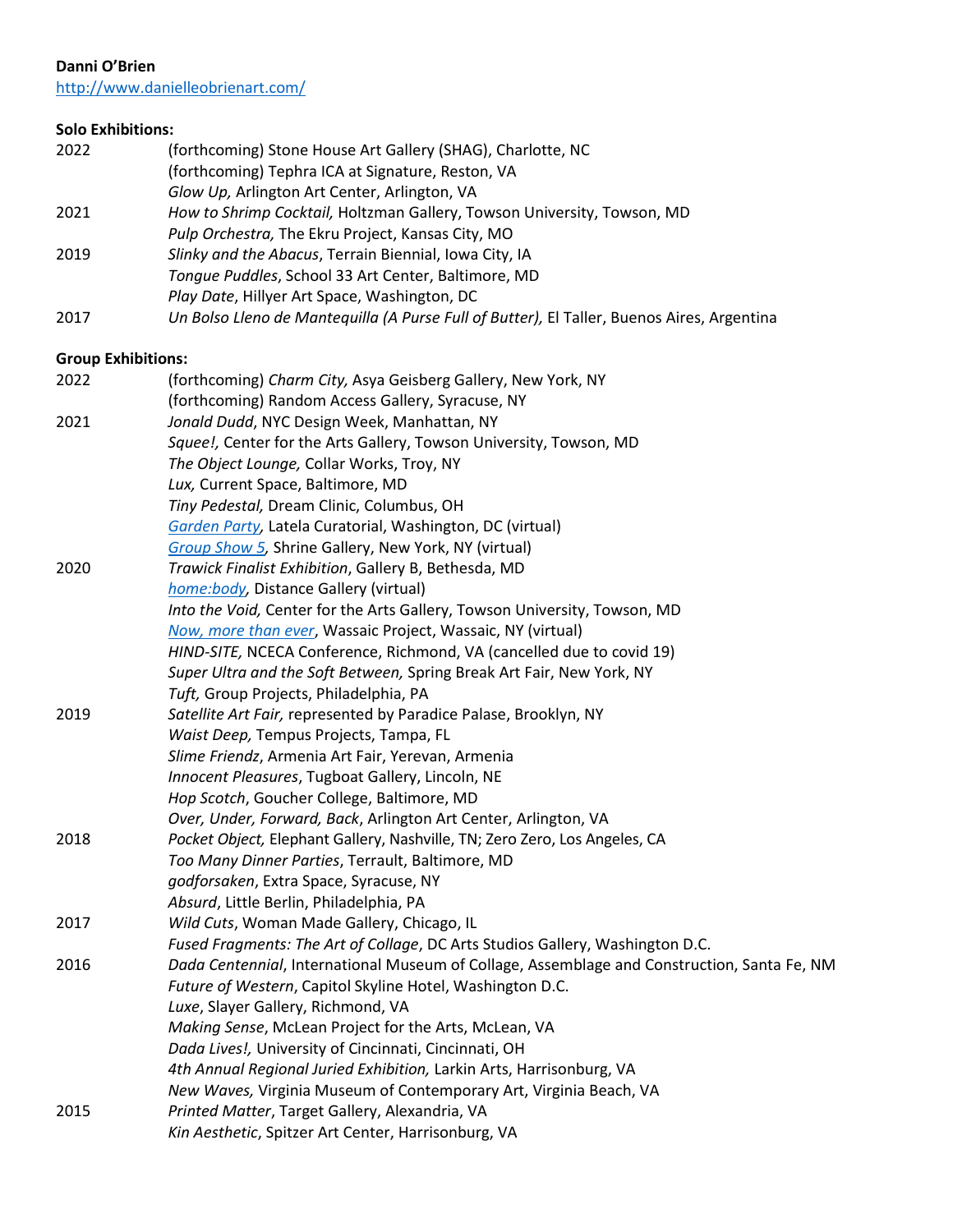# **Curatorial Projects:**

- 2021 Curator, *Mazes, Microcosms, Mitosis*, The Ekru Project, Kansas City, MO
- 2020 Co-curator, *Super Ultra and the Soft Between,* Spring Break Art Fair, New York, NY

# **Awards:**

2022 Individual Artist Grant, Belle Foundation for Cultural Development 2020 Trawick Prize Finalist Janet & Walter Sondheim Award Semifinalist 2019 Wassaic Project Educational Fellowship 2016 Second Place, Virginia Museum of Contemporary Art, Annual Juried Exhibition, Juror: Jan Tumlr 2015 Alan Tschudi Outstanding Graduating Student of School of Art, Design, and Art History Art History Senior Achievement Award 2014 David Diller Art Achievement Award

#### **Residencies:**

| 2022 | (forthcoming) Red Lodge Clay Center     |
|------|-----------------------------------------|
| 2020 | Baltimore Clay Works, Baltimore, MD     |
| 2019 | Wassaic Project, Wassaic, NY            |
| 2018 | PLOP, London, U.K.                      |
|      | The Maple Terrace, Brooklyn, NY         |
| 2017 | Proyecto Ace, Buenos Aires, Argentina   |
|      | Art Farm, Marquette, NE                 |
|      | Azule, Hot Springs, NC                  |
| 2016 | Art Farm, Marquette, NE                 |
|      | Modular Project Space, Harrisonburg, VA |

#### **Visiting Artist Talks:**

| 2022 | (forthcoming) Johnson County Community College, Overland Park, KS |
|------|-------------------------------------------------------------------|
| 2021 | Towson University, Baltimore, MD                                  |
| 2020 | University of Arizona, Tucson, Arizona                            |
|      | James Madison University, Harrisonburg, VA                        |

# **Interviews:**

| 2021   | Precarious Assemblage: Interview with Sculptress Danni O'Brien, with Power Clash Art.                 |
|--------|-------------------------------------------------------------------------------------------------------|
| 2020   | Frankensteined Forms: Metaphysics Meets Whimsy in SYZYGY Collective, with Pollinate Art.              |
|        | Practical Magic: Danni O'Brien, with Paradise Palase.                                                 |
|        | Interview with Syzygy Collab at Spring Break 2020, with Joe Brommel.                                  |
| 2018   | Studio Visit Danni O'Brien, with Inertia Studio Visits.                                               |
| 2016   | Danni O'Brien: Sculpture, Art Education, Art History, with James Madison University.                  |
|        |                                                                                                       |
| Press: |                                                                                                       |
| 2020   | In the galleries: Prizewinning artists share concept of challenging perceptions, The Washington Post, |
|        | Sept 2020.                                                                                            |
| 2019   | Friday Gallery Roundup: School 33 Edition, BmoreArt, May 17, 2019. [Review of Tonque Puddles at       |
|        | School 33]                                                                                            |
|        | At the IA&A at Hillyer, Three Regional Artists Tackle Themes of Nostalgia, Recollection, and          |
|        | Deterioration, Washington City Paper, Jan 16, 2019. [Review of Play Dates at Hillyer Art Space]       |
| 2018   | Who Says Your Rug Needs to be a Rectangle?, Architectural Digest, November 5, 2018.                   |
| 2017   | Putting the Pieces Together: A Review of "Wild Cuts" at Woman Made Gallery, NewCity Art. Aug. 2017.   |
|        |                                                                                                       |